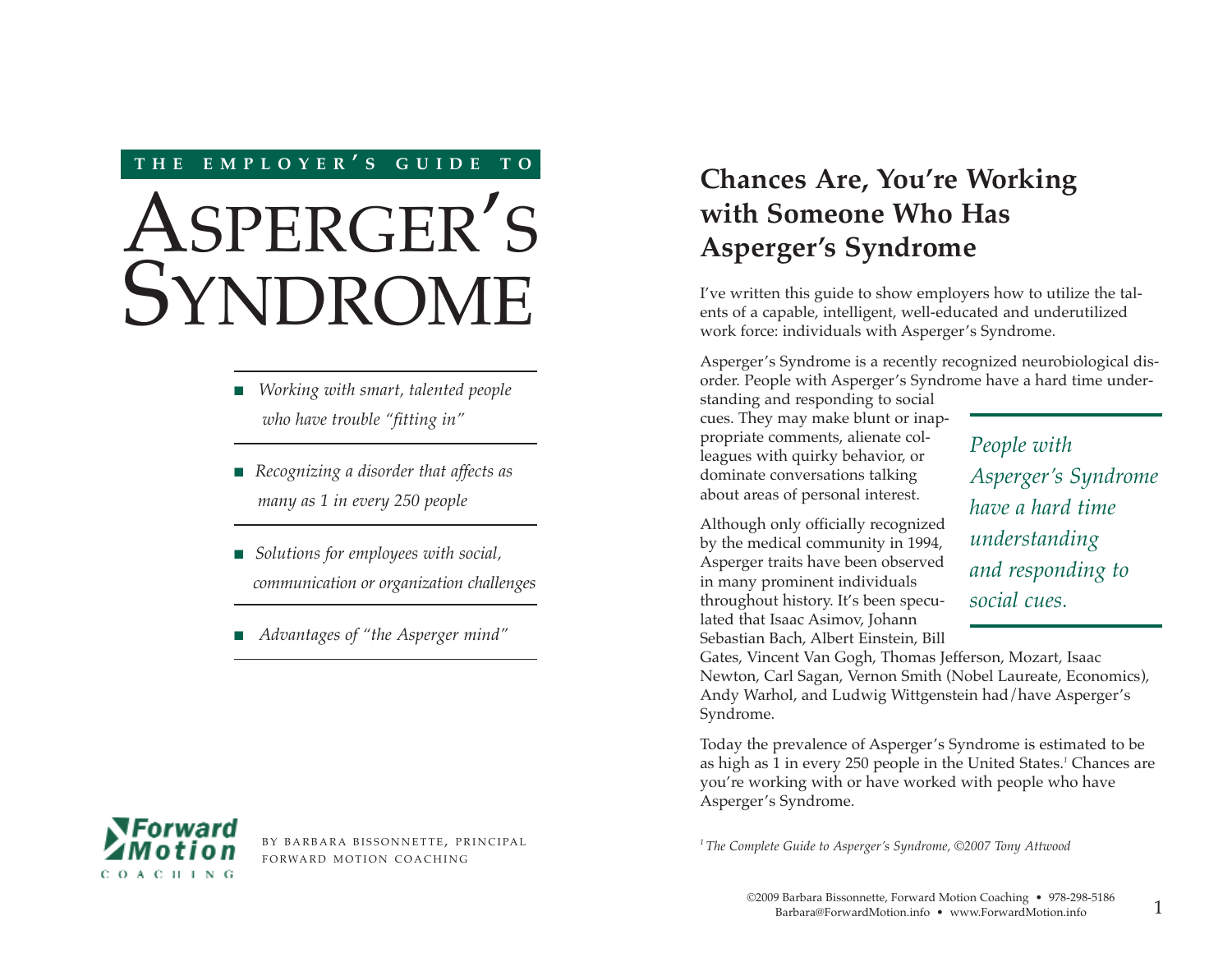The business community benefits in two important ways from understanding how to effectively manage Asperger individuals.

- If you currently have employees who are struggling with social, communication and organizational skills, there are effective interventions and accommodations that can maximize their contributions and help you retain individuals who are at risk of derailing.
- In the right job with the right supports, individuals with Asperger's Syndrome are dedicated, loyal contributors and answer the on-going need of businesses for skilled, educated workers.

This guide is divided into three parts. The first explains what Asperger's Syndrome is and the specific strengths of "the Asperger mind." The second explores common challenges that these individuals face in the workplace, while the third section explains what employers can do to create work environments that are conducive to success.

Barbara A. Bissonnette, Principal Forward Motion Coaching

## **PART ONE**

## **What is Asperger's Syndrome?**

Asperger's Syndrome is a neurobiological disorder that affects an individual's ability to read and respond to social cues, communicate effectively, and organize and prioritize tasks. Many people with Asperger's Syndrome have above-average (or even superior) intelligence and enter the workforce with advanced or multiple degrees.

The syndrome was first described in 1944 by an Austrian physician named Hans Asperger. He wrote about a group of children with unusual characteristics including difficulty making friends, pedantic speech accented with odd vocal tones and rhythms, and consuming preoccupations with topics of special interest. Writing in his native German, Asperger's work remained largely unknown until the 1980's when it was translated into English by a British researcher, Dr. Uta Frith.

It was not until 1994 that Asperger's Syndrome was officially recognized by the American medical community, and even at this writing theories about its etiology as well as the diagnostic criteria continue to evolve. It is generally agreed that individuals with Asperger's Syndrome are on the high-functioning end of the autism spectrum.

In addition to challenges with social and communication skills, people with Asperger's Syndrome have difficulty organizing and prioritizing information, switching attention rapidly from one task to another, and grasping "the big picture." They may also be distracted by tactile, olfactory or auditory sensitivities and have problems with fine and gross motor skills.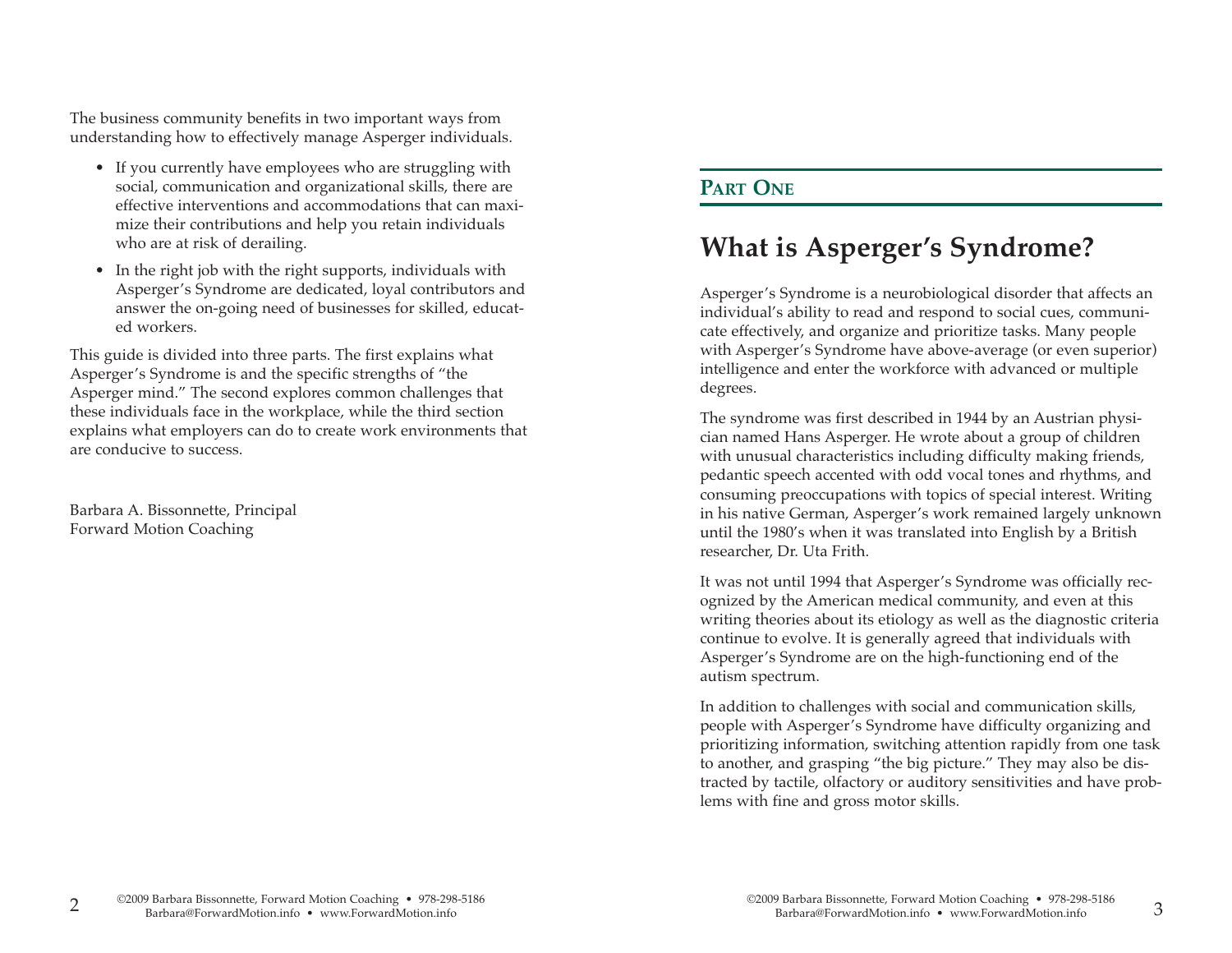On the flip side, Asperger's Syndrome also confers specific strengths that make these individuals particularly well-suited to jobs requiring attention to detail and prolonged focus. Careers in computer programming, technical documentation, academic and scientific research, engineering, and academia are among the choices that make good use of their logic and analytical skills, excellent memory for facts, vast knowledge of specialized fields,

> tolerance of routine, and creative problem solving. Specialisterne, a Danish software

*Asperger's Syndrome confers specific strengths that make these individuals particularly well-suited to jobs requiring attention to detail and prolonged focus.*

company, specifically hires people on the autism spectrum because, according to its founder, "…they are methodical and exhibit great attention to detail."*<sup>2</sup>* He also notes strengths in "motivation, focus, persistence, precision and ability to follow instructions."*<sup>3</sup>*

Given the intelligence, tenacity, drive and often ingenious ways that people with Asperger's Syndrome compensate for their limitations, one can argue that Asperger's is not

a "condition" at all but simply a way of processing information that differs from the so-called "neurotypical" majority.\* Or as Temple Grandin, Ph.D., an adult with autism known world wide for the innovative design of humane livestock handling facilities, so forthrightly puts it, "What would happen if you eliminated the autism gene from the gene pool? You would have a bunch of peo-

*\* NOTE: Within the Asperger's community the term "neurotypical" is used to refer to people whose neurological development is consistent with what is generally described as "normal" particularly when it comes to understanding social cues.* 

*2,3 "A Danish IT consultancy is using the special skills of people with autism to improve the quality of its software testing," ComputerWeekly.com, February 8, 2008, Reed Business Information.* 

ple standing around in a cave, chatting and socializing and not getting anything done."

### **STRENGTHS OF THE ASPERGER MIND**

People with Asperger's Syndrome are represented in all kinds of professions, including creative fields like music, writing and the arts; academia; law; science; accounting and finance; information technology; engineering and research. Like any other human being, each possesses a unique combination of talents, abilities, strengths and weaknesses.

Differences in the way that the Asperger brain processes information can be a terrific asset to the business community when individuals are placed in the right jobs and receive the right supports.

**Individuals with Asperger's Syndrome have strengths in the following areas:**

- Attention to detail and sustained concentration which result in accurate, high-quality work
- Excellent long-term memory with a recall of details that can be astonishing
- Tolerance of repetition and routine which is valuable in all kinds of jobs from telemarketing to computer programming and research
- Strong logic and analytic skills
- Vast knowledge of specialized fields
- Ability to think outside the box and discover creative solutions
- Absence of social filtering (will say when the emperor has no clothes!)
- Perseverance
- Honesty, loyalty, great desire to do well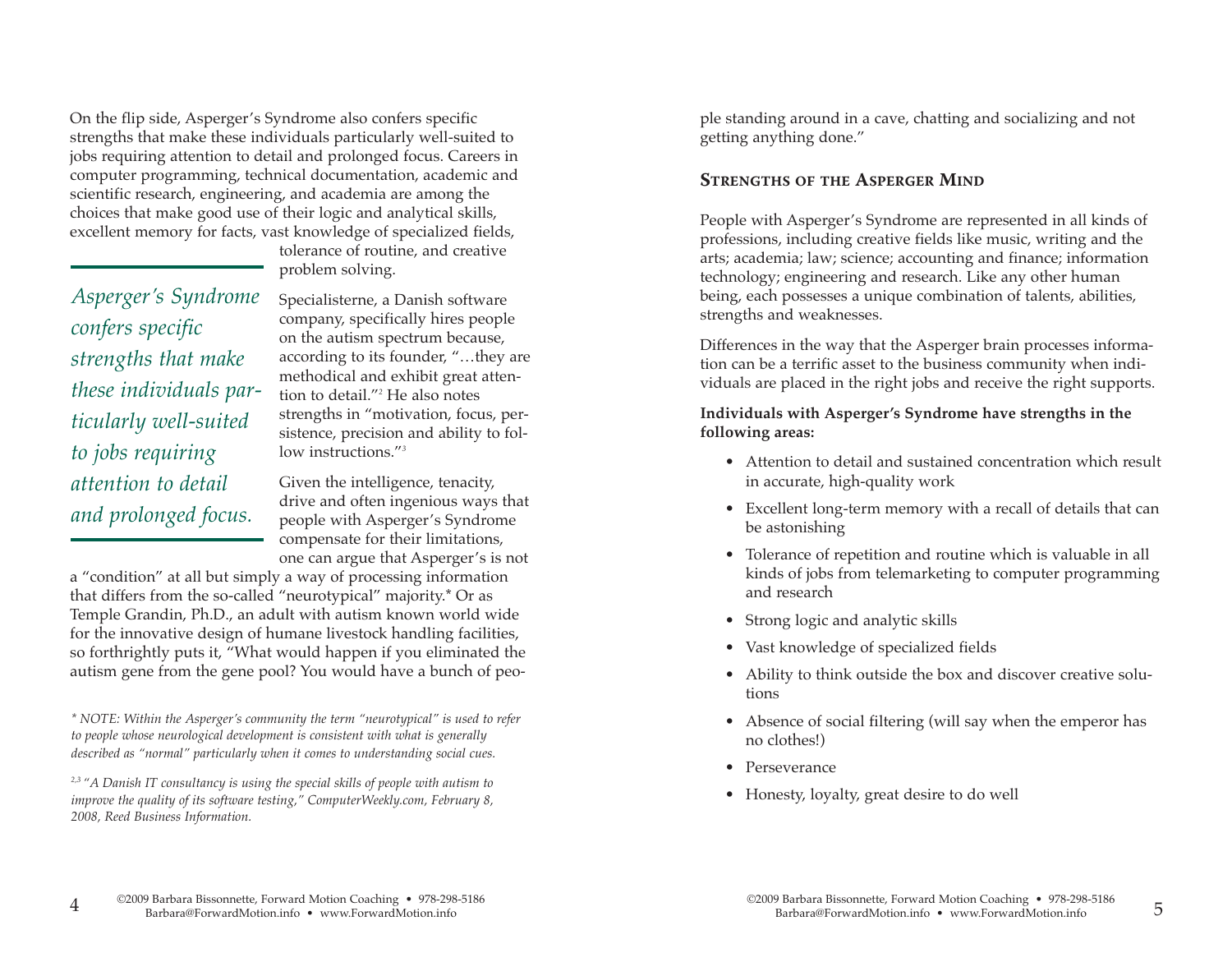## **PART TWO**

# **Common Workplace Challenges**

Individuals with Asperger's Syndrome vary widely in their abilities, challenges and need of support. Some appear awkward in their interactions with others, forgetting to make eye contact or to smile, or talking too loudly, softly or quickly. Others are charming and talkative but may ask too many questions or alienate others with blunt comments or social gaffes. Still others who appear neurotypical confound colleagues with an apparent lack common sense, unusual naiveté or odd reactions.

Asperger challenges fall into three main categories: social and communication skills, organization, and sensory/motor issues. As one would expect, the communication category presents the biggest hurdle to competitive employment. This is largely because the social communication problems of people with Asperger's Syndrome so often look like behavior or attitude problems.

## **I. Social and Communication Challenges**

*Interviewer to job candidate:*

"Why should I hire you over the other applicants?"

*Job candidate with Asperger's Syndrome:*

"I don't know how to answer that because I haven't met the other applicants."

A large percentage of the workplace difficulties experienced by people with Asperger's Syndrome have to do with deficits in social and communication skills which can lead to serious misunderstandings and even job loss. Often the individual with Asperger's is shocked to hear that others consider him to be rude, insubordinate, or unhelpful.

The negative reactions of neurotypicals are understandable. Trying to interact with someone who doesn't make eye contact, takes

expressions literally, delivers blunt, pointed remarks, or doesn't readily initiate conversation can be confusing or irritating. The interpersonal style of people with Asperger's is so contrary to the way that most people relate that it's natural to attach a negative intention to such unexpected behavior.

For example, one of my coaching clients became so overwhelmed by people interrupting him at work that he'd simply sit at his desk shaking his head when someone stopped by. Another client overheard the company president talking to a colleague in the hall. This young man believed that he was being helpful by interrupting the conversation to point out a factual error the president made.

When working with people who have Asperger's Syndrome it is critical to remember that their intention is to be friendly and helpful, but they do not understand the social nuances that most people learn intuitively in childhood.

This means that someone with an advanced degree may literally forget to smile or greet co-workers in the morning. The CEO of the company might be spoken to in the same informal manner as a peer. Questions may be answered too honestly ("I think that's a stupid idea") and instructions taken very literally (jumping up and down when told to "hop to it").

### **NONVERBAL LEARNING DISORDER**

Only about 7% of human communication is through the spoken word. The remaining 93% is non-verbal via body language, facial expression, tone and volume of voice and even physical proximity. Most people learn to comprehend this unspoken code during childhood. People with Asperger's, however, must learn these skills intellectually. *<sup>4</sup>*

Many people with Asperger's Syndrome equate navigating the neurotypical social world with being in a foreign culture. Imagine

*4 Nonverbal Learning Disorder (NLD) is a neuropsychological profile that includes difficulty processing visual information such as social cues and visual concepts such as time. A person with NLD is not on the autism spectrum yet can have many of the same difficulties as someone with Asperger's Syndrome.*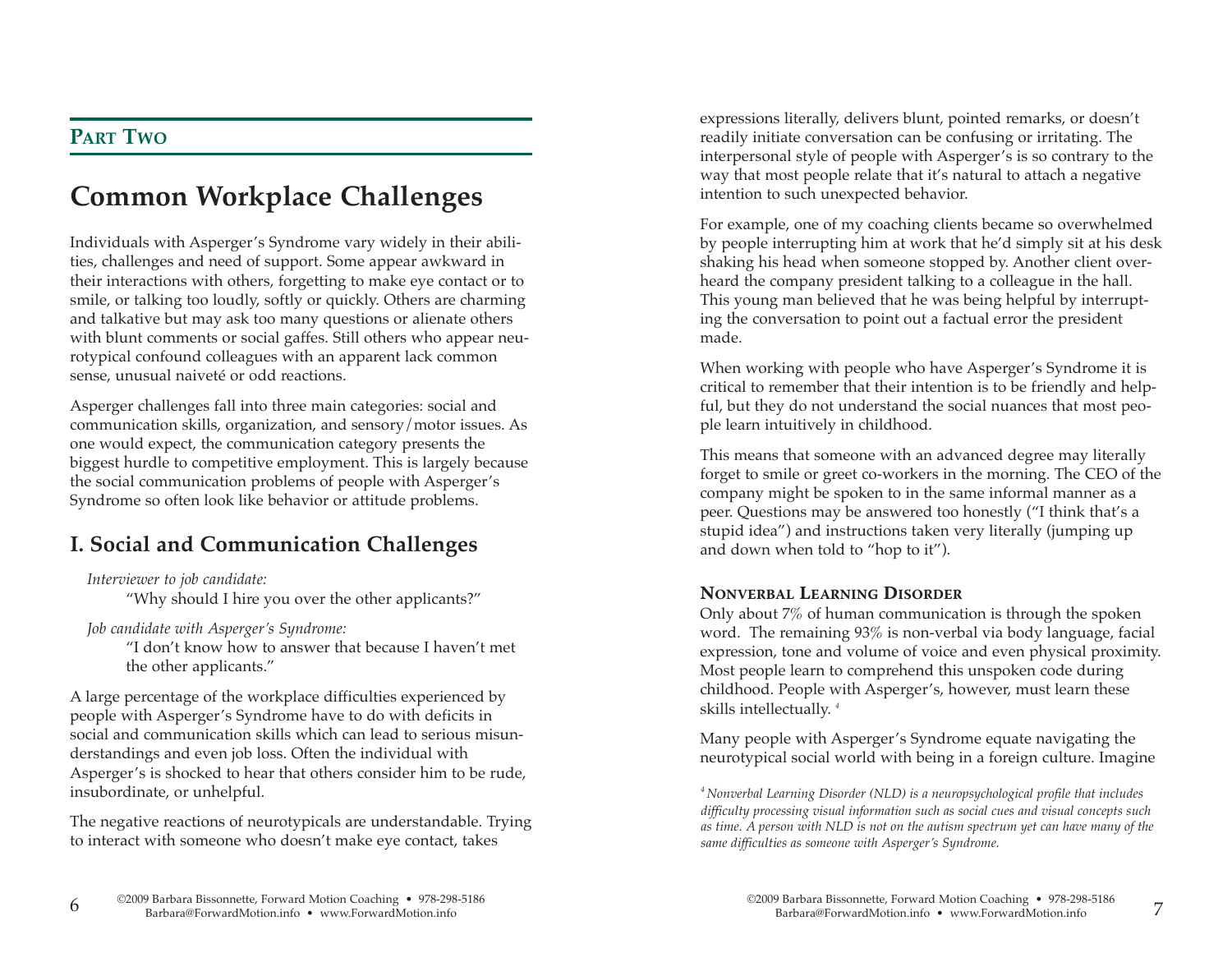how hard it would be to communicate if you couldn't tell whether someone's facial expression or tone of voice was happy, sad, or mad. Or if you heard language very literally and thought, for example, that having a "bad hair day" at work was a grooming issue. Or if looking someone in the eye was distracting or painful. Imagine not understanding how to make small talk or casual conversation during a lunch break.

#### **THEORY OF MIND**

Theory of Mind is the ability to understand another person's perspective. For instance, you understand that a round of layoffs have your boss anxious about sales projections and salespeople anxious about their jobs. As a manager you know that the promise of a promotion motivates Jill while the potential for a quarterly bonus motivates Allan, and design incentives accordingly.

To varying degrees, people with Asperger's Syndrome have impaired theory of mind abilities that can result in poor decisionmaking. For example, one man thought that he was showing initiative by offering a customer advice instead of referring them to designated specialists. It simply didn't occur to him that the specialists would likely be annoyed that he was doing their job, or that his supervisor would not want him going outside the scope of his assigned responsibilities.

#### **Difficulty reading social cues and understanding someone else's perspective means that a person with Asperger's Syndrome may:**

- Take language literally and miss nuances like implied meanings or sarcasm
- Make statements that are too honest and direct, unintentionally offending others
- Neglect to make eye contact or to smile
- Not know how to make "small talk" and appear disinterested or unfriendly
- Talk at length about areas of interest and not notice that other people are bored
- Speak to a supervisor in the same way they'd speak to a peer
- Have difficulty controlling anger or frustration
- Interrupt; talk too quickly/slowly; too loudly/softly
- End a conversation by simply walking away
- Ask too many questions (and not see that someone is annoyed)

## **II. Organizational Challenges**

Organizing and prioritizing information can be challenging due to a weak drive for central coherence and problems with executive function.

Central coherence is the ability to assimilate information from various sources and understand "the big picture." Usually this involves integrating what one hears, sees, remembers, and knows about other people's motives or desires.

Let's say that a salesperson is trying to crack the ACME account. She knows that the widget market is shrinking which puts pressure on ACME to become more competitive. After meeting with the operations manager, she learns that his strategy is to lower production time and materials costs. During a tour of the ACME plant, she observes that one of her company's new products would significantly increase ACME's production efficiency.

The salesperson uses her strong drive for central coherence to craft a proposal that demonstrates how her product answers the ACME objectives, will make their pricing competitive with that of other vendors, open a wider customer base, and make the operations manager look good.

By contrast, the weaker drive for central coherence in someone with Asperger's Syndrome means that his or her focus will be on specific details. Not readily seeing the big picture makes it hard to distinguish between relevant and irrelevant facts, and to integrate data from multiple information streams. Thus Mark suggests that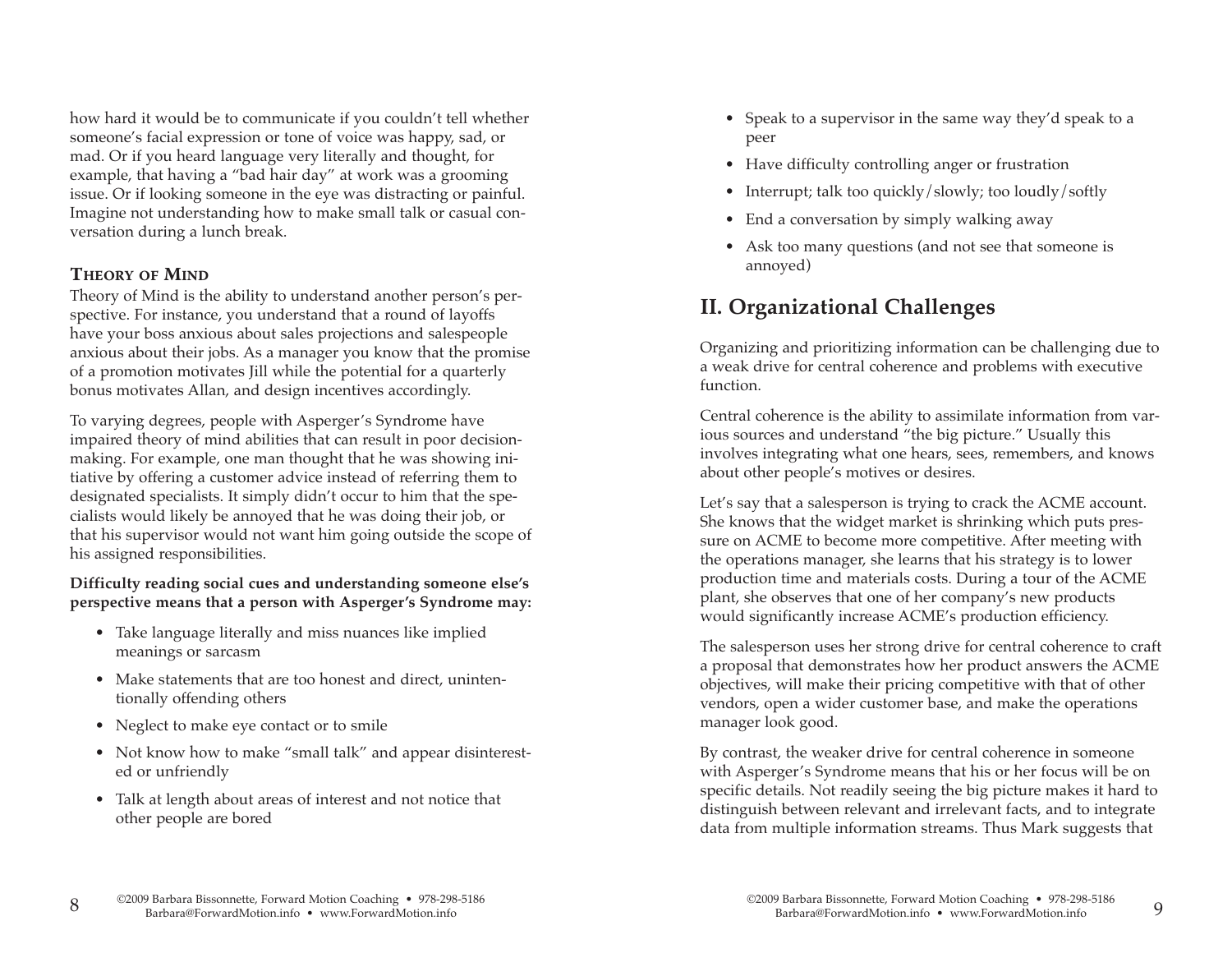his company can save money by eliminating the entire marketing department. He correctly concludes that editorial staff can write marketing copy but fails to consider the many other tasks performed by the marketing personnel (or how they will react to his suggestion!).

Executive function is another area that impacts organizational ability. Imagine what a busy executive must do to manage a company or business unit. Data and tasks must be organized and prioritized, budgets developed, marketing and sales plans created, time and resources managed efficiently. An executive predicts likely outcomes and monitors results, and readily changes course if necessary.

One feature of Asperger's Syndrome is monotropism, that is, focusing on one thing at a time. This impacts executive function and means that these individuals generally do not perform well in jobs that require multi-tasking. They may also need specific assistance with organizing their time and tasks.

#### **Difficulty with central coherence and executive function means that a person with Asperger's Syndrome may:**

- Have trouble getting started on assignments
- Not know how long an assignment should take
- Focus too much on details
- Become locked into black & white thinking
- Have trouble with short-term memory and need extra training
- Take longer to complete a task
- Need direction about what the finished product should look like
- Have trouble following multi-step instructions
- Need help prioritizing tasks and organizing information
- Get overwhelmed with too many interruptions or requirements to multi-task
- Appear not to take initiative because they don't know what else needs to be done
- Ask too many questions in an attempt to clarify assignments or expectations
- Act impulsively, based on too little information
- Resist change

## **III. Sensory Challenges**

People with Asperger's Syndrome may experience extreme sensitivities to light, sound, smells, and touch (such as the feel of certain fabrics on the skin). Some individuals can actually see the cycling of fluorescent lights, for instance, or hear a co-worker's keyboarding as a cacophony of utterly distracting noise.

Auditory processing problems can make it hard to follow spoken directions, especially if there is a sequence of more than two or three steps. Following conversation in a group setting can be challenging and the individual may not recognize that he or she is speaking too loudly, too softly or in a monotone.

Sensory anomalies can make it difficult or impossible for some individuals to pay attention to input from multiple sensory channels at once (for example, making eye contact and listening to what someone is saying). Visual-spatial problems can make it hard to find items on a desk or to notice that one is standing too close to others.

Asperger's Syndrome can also affect fine and gross motor coordination. The individual might not be able to write legibly or fold and stuff papers neatly into an envelope. The person might be clumsy or have an awkward gait.

#### **Difficulty with sensory and motor abilities means that a person with Asperger's Syndrome may:**

- Require a workspace near a natural light source or illuminated with incandescent light bulbs
- Need noise-cancelling headphones and/or a workspace in a quiet location
- Require written instructions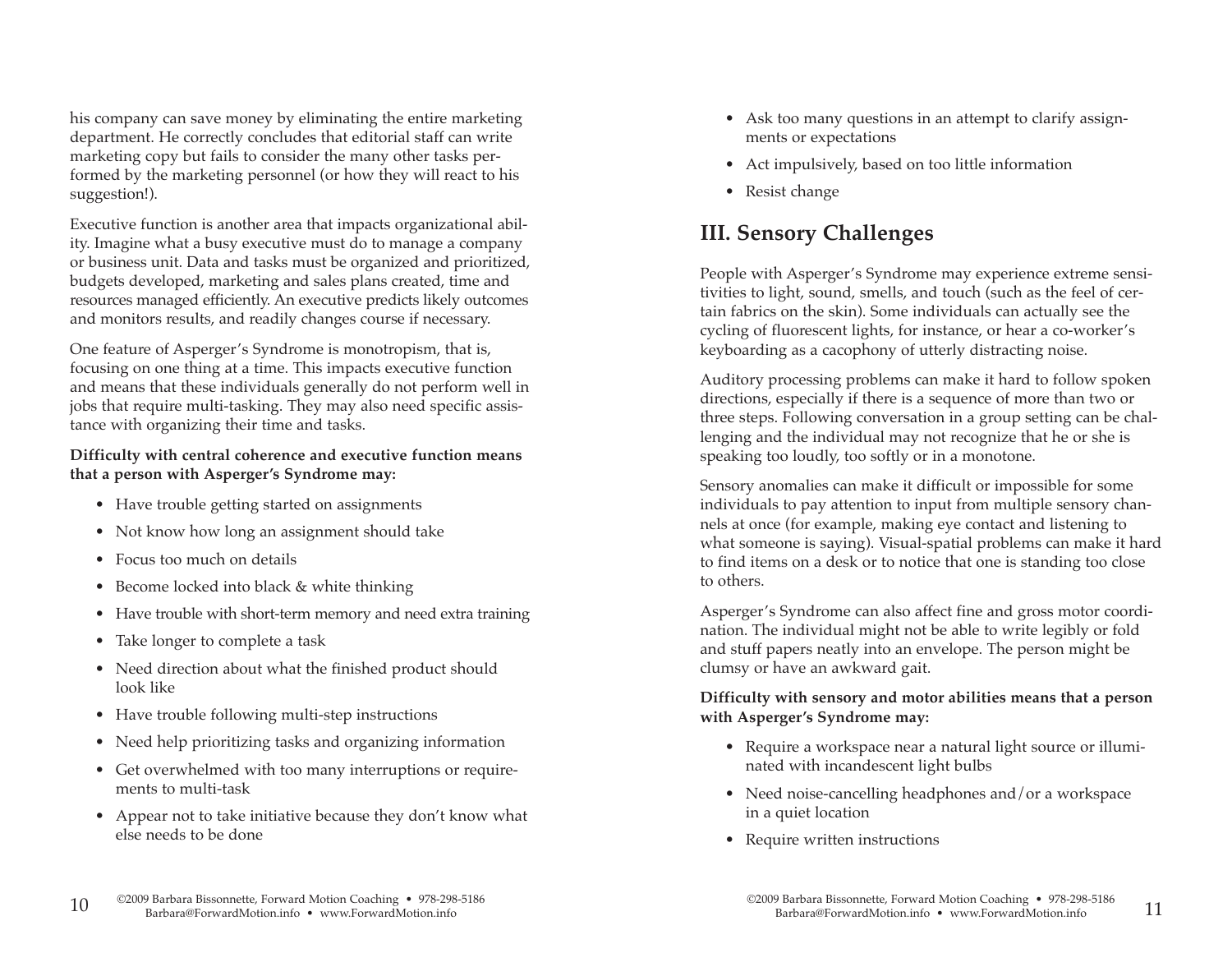- Take longer to process spoken words and formulate a reply
- Benefit from visual clocks and timers
- Need breaks to avoid sensory overload
- Organize using color-coding or visual icons

## **PART THREE**

# **Optimal Jobs & Work Environments**

Although Asperger's Syndrome exists on a spectrum and individuals can vary widely in their abilities and challenges, generalities can be made about the kinds of jobs and work environments that are most conducive to their success.

#### **Difficult jobs/work environments tend to be those that:**

- Require multi-tasking or responding to frequent interruptions
- Involve quick decision-making
- Are high pressure
- Are unstructured and rapidly changing
- Require lots of social interaction
- Involve managing other people
- Demand high rates of speed

### **Optimal jobs/work environments tend to be those that:**

- Allow concentration on one task at a time
- Require accuracy and quality versus speed
- Offer structure and clear performance expectations
- Have at least some elements of routine
- Require minimal social interaction or scripted interaction
- Do not involve the management of others

## **Working with People Who Have Asperger's Syndrome**

There are a number of things that employers can do to help individuals with Asperger's Syndrome be productive and successful at their jobs. Obviously, the diagnosis of Asperger's must be made by a qualified medical professional (usually a neuropsychologist) and it would be inappropriate, unethical, and illegal (under the Americans with Disabilities Act) to imply or ask someone if they have any medical condition.

If however you have an employee who is struggling with communication, organizational skills or other aspects of their job, it is perfectly acceptable to offer coaching from a specialist in social communication and organization. Should an individual self-identify as having a particular disability then an employer can discuss aspects of that condition with him and recommend interventions.

Whether you know or suspect that someone has Asperger's Syndrome, here are some general guidelines for making them productive on the job.

• **Be patient with training and break instruction into small segments.** If the individual is asking an excessive number of questions it could indicate anxiety or confusion about assignments. Provide specific, quantifiable expectations whenever possible ("the draft is due in 3 days" or "13 entries or more must be made per hour"). Regular feedback about performance is beneficial to any employee, but particularly to one with Asperger's Syndrome.

• The use of check lists, electronic reminders, and a personalized "rule book" of processes, procedures and where to go for help can **address problems with short-term memory.** A number of organizational problems can be alleviated with the use of written instructions, color-coded filing systems, and a quiet work station.

• Regarding the all-important area of social skills, **be mindful that usually what looks like a behavior or attitude problem is a communication problem.** People with Asperger's Syndrome often don't know what they have done to offend or anger someone and can become quite anxious and confused by general statements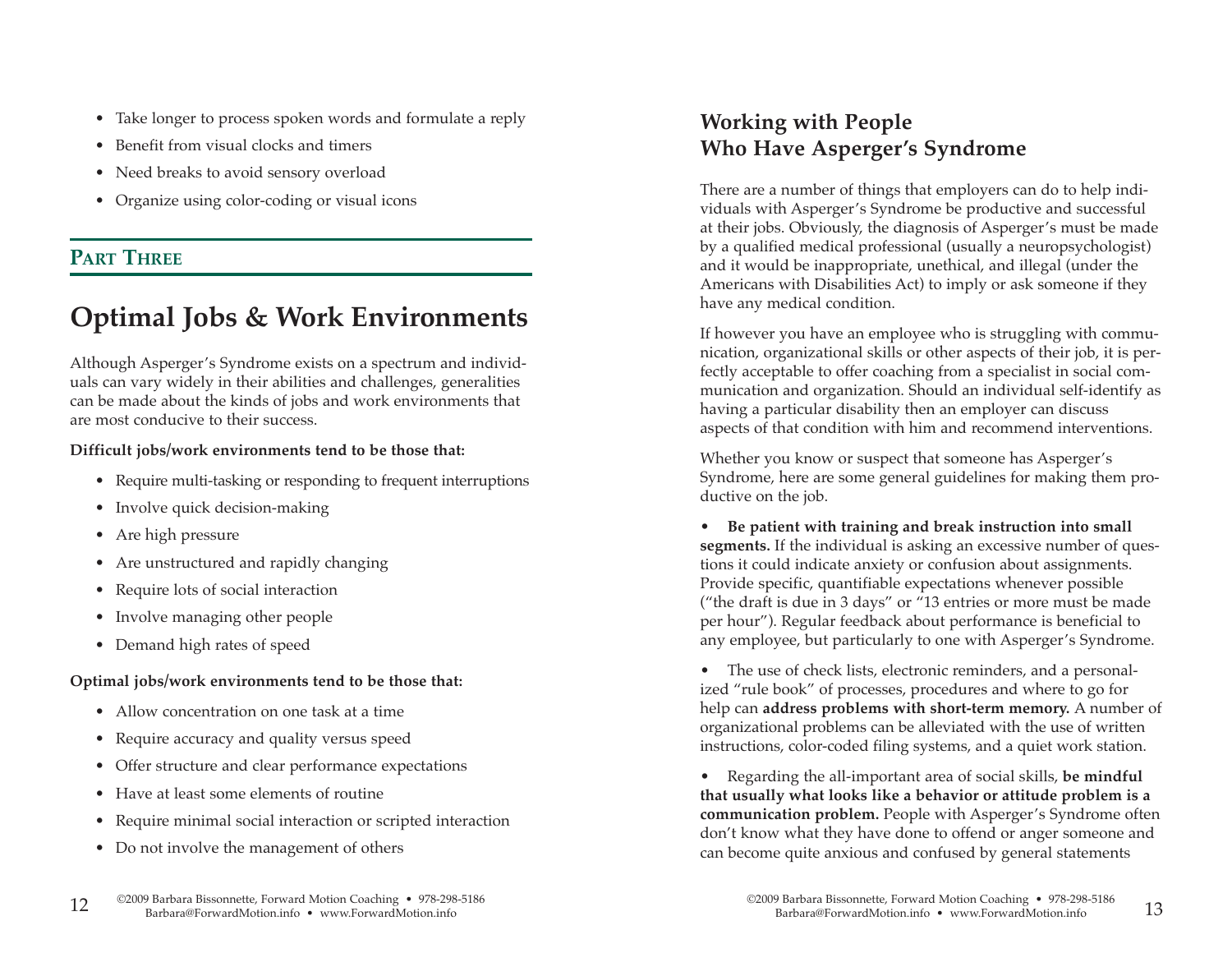like, "You're rude," "You're not a team player," or "How could you say that!"

• Don't take blunt remarks or social gaffes personally; rather **use clarifying questions to understand the individual's inten-**

*Educate human resources personnel about Asperger's... retaining even one employee at risk of derailing more than covers the investment in training.*

**tions. Be specific, direct and matter-of-fact in pointing out inappropriate or unacceptable behavior** ("When you tell people to 'be quiet' it's considered rude. Instead, ask them if they'd mind lowering their voices.")

• **Assign a "work buddy" or mentor to explain social norms, encourage social interaction and answer questions.** People with Asperger's Syndrome may hesitate to ask questions out of fear that they'll appear "stupid" (likely a byproduct of being bullied or ostracized in school).

• **Educate human resources personnel, managers and employees about Asperger's Syndrome.** As mentioned earlier, the prevalence is estimated to be as high as 1 in every 250 people in the US. The chances are that you've interviewed, hired, managed, worked with or maybe even fired someone with Asperger's. Increased understanding is directly proportional to increased employment success, and retaining even one employee at risk of derailing more than covers the investment in training.

• **Providing a coach to work with an employee and his or her manager** (particularly a coach who is familiar with conditions like Asperger's and NLD) can prove highly effective for improving social and communication skills as well as organizational abilities. The pragmatic, goal-oriented nature of the coaching process combined with a personalized action plan based on organizational and individual needs assures that performance objectives are addressed along with skill development.

## **ABOUT BARBARA BISSONNETTE AND FORWARD MOTION COACHING**

Barbara Bissonnette is the Principal of Forward Motion Coaching (www.ForwardMotion.info) and specializes in helping adults with Asperger's Syndrome, Nonverbal Learning Disorder and other social and communication challenges to become more productive, effective and team-oriented workers. She also offers training and consultations to organizations so that managers and human resources personnel can learn to utilize the talents of these individuals.

Prior to coaching Barbara spent more than 20 in business most recently as Vice President of Marketing and Sales for an information services provider. She is certified through both the Professional Executive Coaching Program at the Massachusetts School of Professional Psychology and by the Institute for Professional Empowerment Coaching.

## **SERVICES**

## **TRAINING & CONSULTATION**

Consultation and training programs enable managers and human resources personnel to understand differences in the way people with Asperger's Syndrome and NLD process information, and avoid some of the common misunderstandings that can result in lowered productivity, employee turnover or even job loss.

You will learn effective interventions and accommodations that will maximize an individual's contribution and help you retain employees at risk of derailing. Programs are tailored to your specific needs and can include half- and full-day workshops, consultations and coaching for managers.

## **COACHING FOR EMPLOYEES**

Regardless of whether or not an individual has been diagnosed with Asperger's Syndrome or NLD, coaching can improve commu